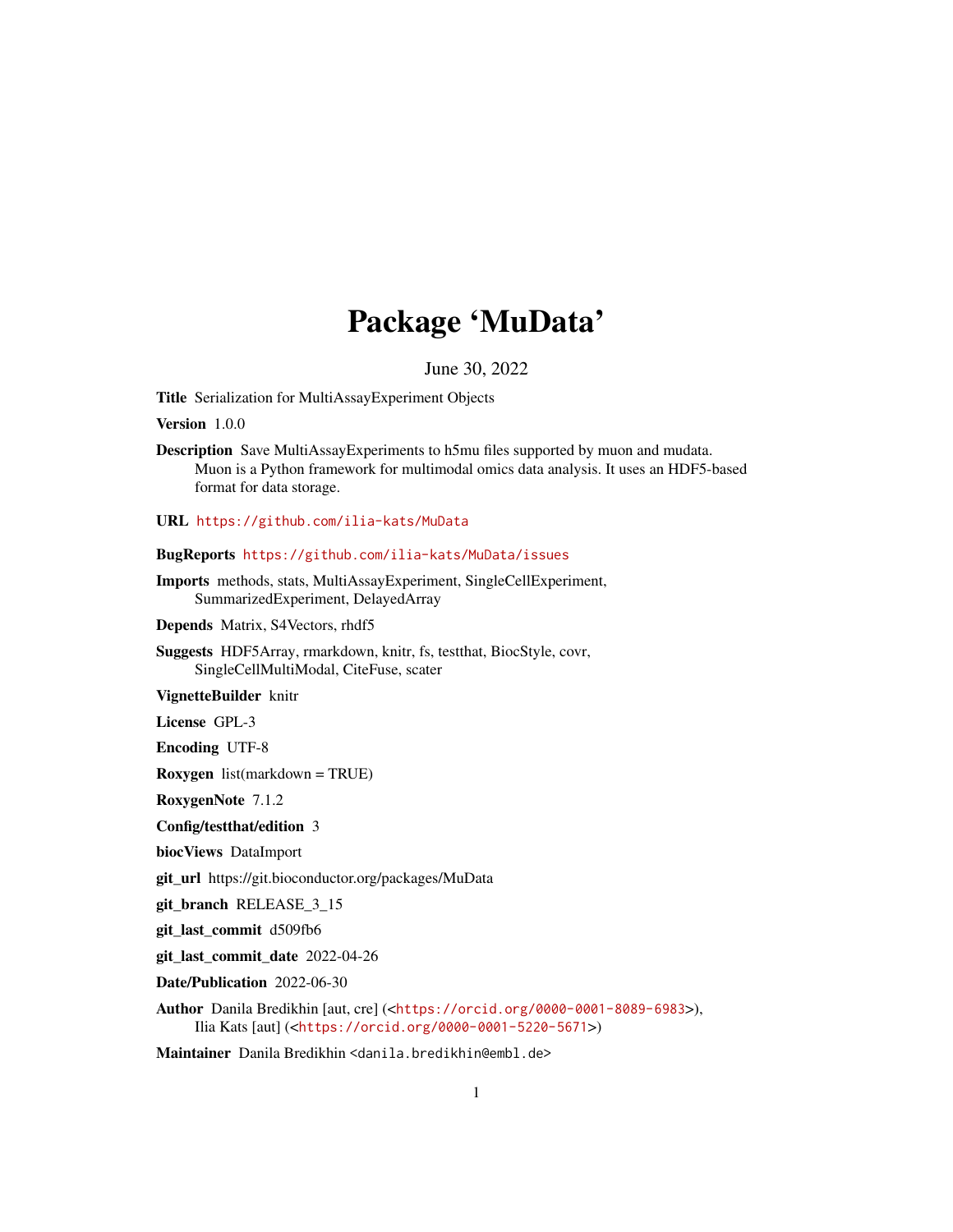### <span id="page-1-0"></span>R topics documented:

| Index |  |  |  |  |  |  |  |  |  |  |  |  |  |  |  |  |  |  |  |  |  | - 5 |  |
|-------|--|--|--|--|--|--|--|--|--|--|--|--|--|--|--|--|--|--|--|--|--|-----|--|
|       |  |  |  |  |  |  |  |  |  |  |  |  |  |  |  |  |  |  |  |  |  |     |  |
|       |  |  |  |  |  |  |  |  |  |  |  |  |  |  |  |  |  |  |  |  |  |     |  |
|       |  |  |  |  |  |  |  |  |  |  |  |  |  |  |  |  |  |  |  |  |  |     |  |
|       |  |  |  |  |  |  |  |  |  |  |  |  |  |  |  |  |  |  |  |  |  |     |  |

readH5AD *Read an .h5ad file and create a* [SingleCellExperiment](#page-0-0)*.*

#### Description

In file-backed mode, the main X matrix is not read into memory, but references the HDF5 file and its required parts are read on demand. This requires the HDF5Array package to be installed.

#### Usage

readH5AD(file, backed = FALSE)

#### Arguments

| file   | Path to the .h5ad file.          |
|--------|----------------------------------|
| backed | Whether to use file-backed mode. |

#### Value

A [SingleCellExperiment](#page-0-0).

#### Examples

```
data(miniACC, package="MultiAssayExperiment")
writeH5AD(miniACC[[1]], "miniacc.h5ad")
sce <- readH5AD("miniacc.h5ad")
```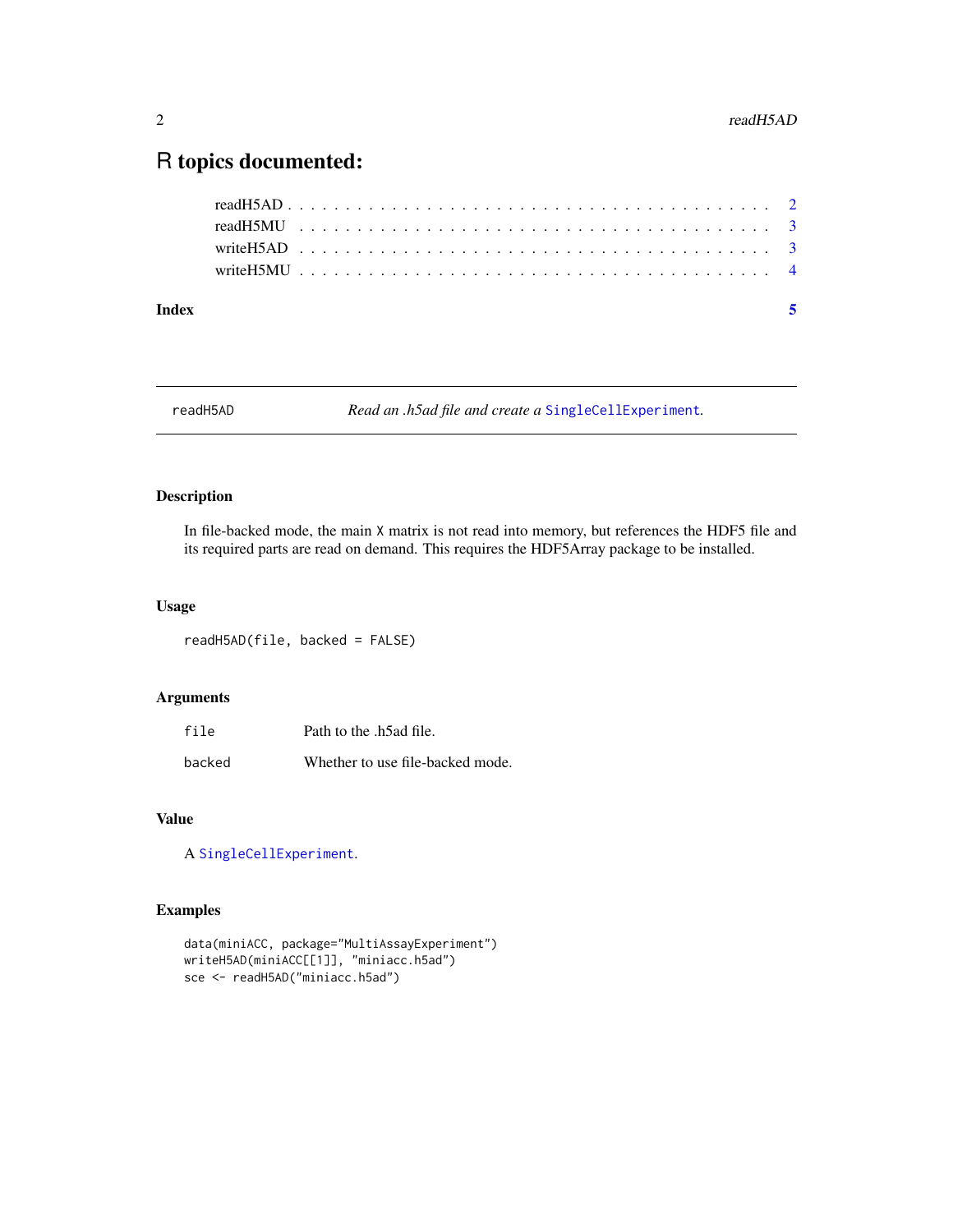<span id="page-2-0"></span>

#### Description

In file-backed mode, the main X matrices are not read into memory, but reference the HDF5 file and their required parts are read on demand. This requires the HDF5Array package to be installed.

#### Usage

```
readH5MU(file, backed = FALSE)
```
#### Arguments

| file   | Path to the .h5mu file.          |
|--------|----------------------------------|
| backed | Whether to use file-backed mode. |

#### Value

A [MultiAssayExperiment](#page-0-0)

#### Examples

```
data(miniACC, package="MultiAssayExperiment")
writeH5MU(miniACC, "miniacc.h5mu")
mae <- readH5MU("miniacc.h5mu")
```
writeH5AD *Save an experiment to an .h5ad file.*

#### Description

Note that NA values are not supported by HDF5, and therefore by h5ad. The behavior of this function if NAs are present is undefined.

#### Usage

writeH5AD(object, file, overwrite)

#### Arguments

| object    | The object to save.          |
|-----------|------------------------------|
| file      | Name of the file to save to. |
| overwrite | Currently unused.            |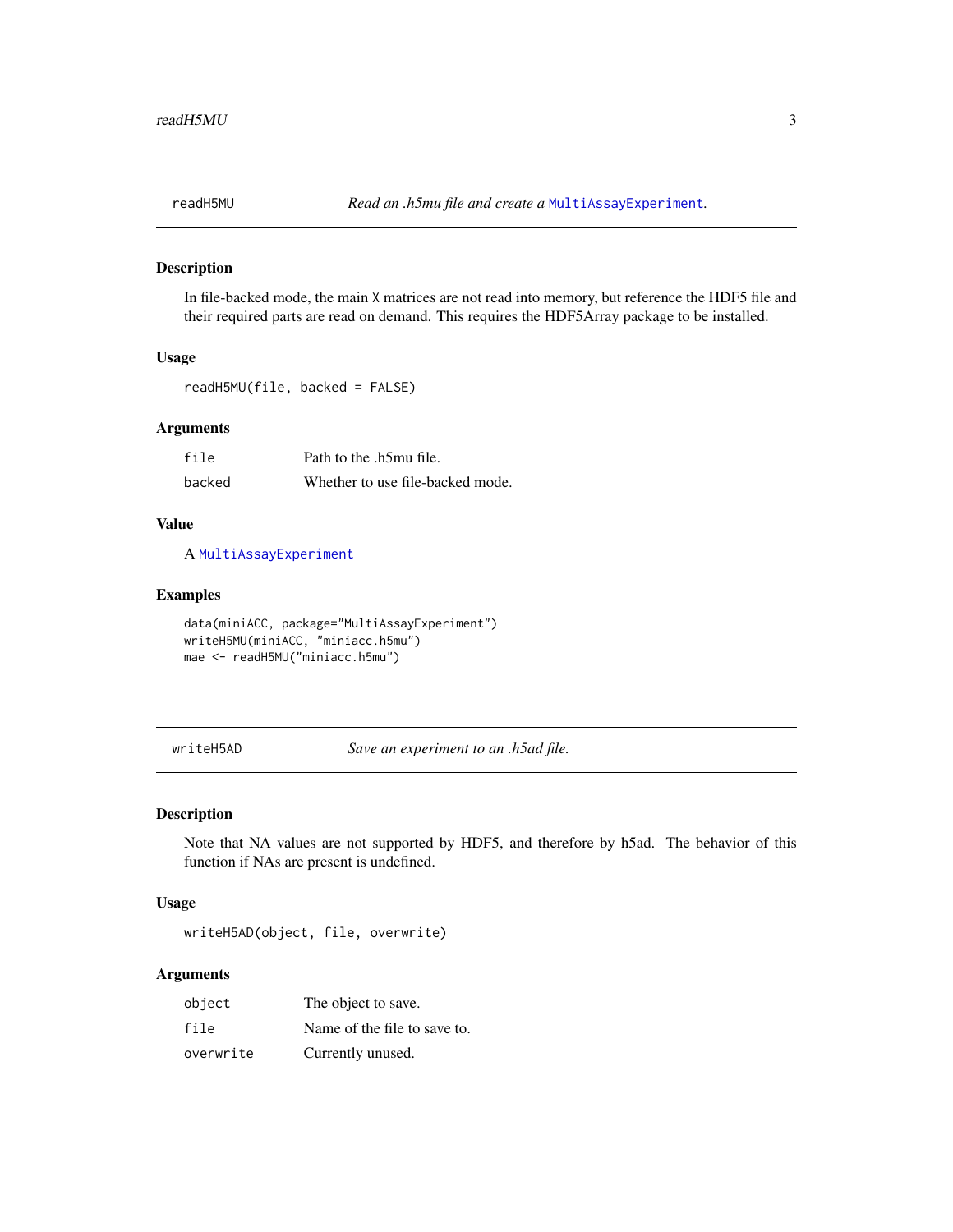#### <span id="page-3-0"></span>Value

NULL, invisibly

#### Examples

```
data(miniACC, package="MultiAssayExperiment")
writeH5AD(miniACC[[1]], "miniacc.h5ad")
```
writeH5MU *Save a* [MultiAssayExperiment](#page-0-0) *to an .h5mu file.*

#### Description

Note that NA values are not supported by HDF5, and therefore by h5mu. The behavior of this function if NAs are present is undefined.

#### Usage

writeH5MU(object, file, overwrite)

#### Arguments

| object    | A MultiAssayExperiment.      |
|-----------|------------------------------|
| file      | Name of the file to save to. |
| overwrite | Currently unused.            |

#### Value

NULL, invisibly

#### Examples

data(miniACC, package="MultiAssayExperiment") writeH5MU(miniACC, "miniacc.h5mu")